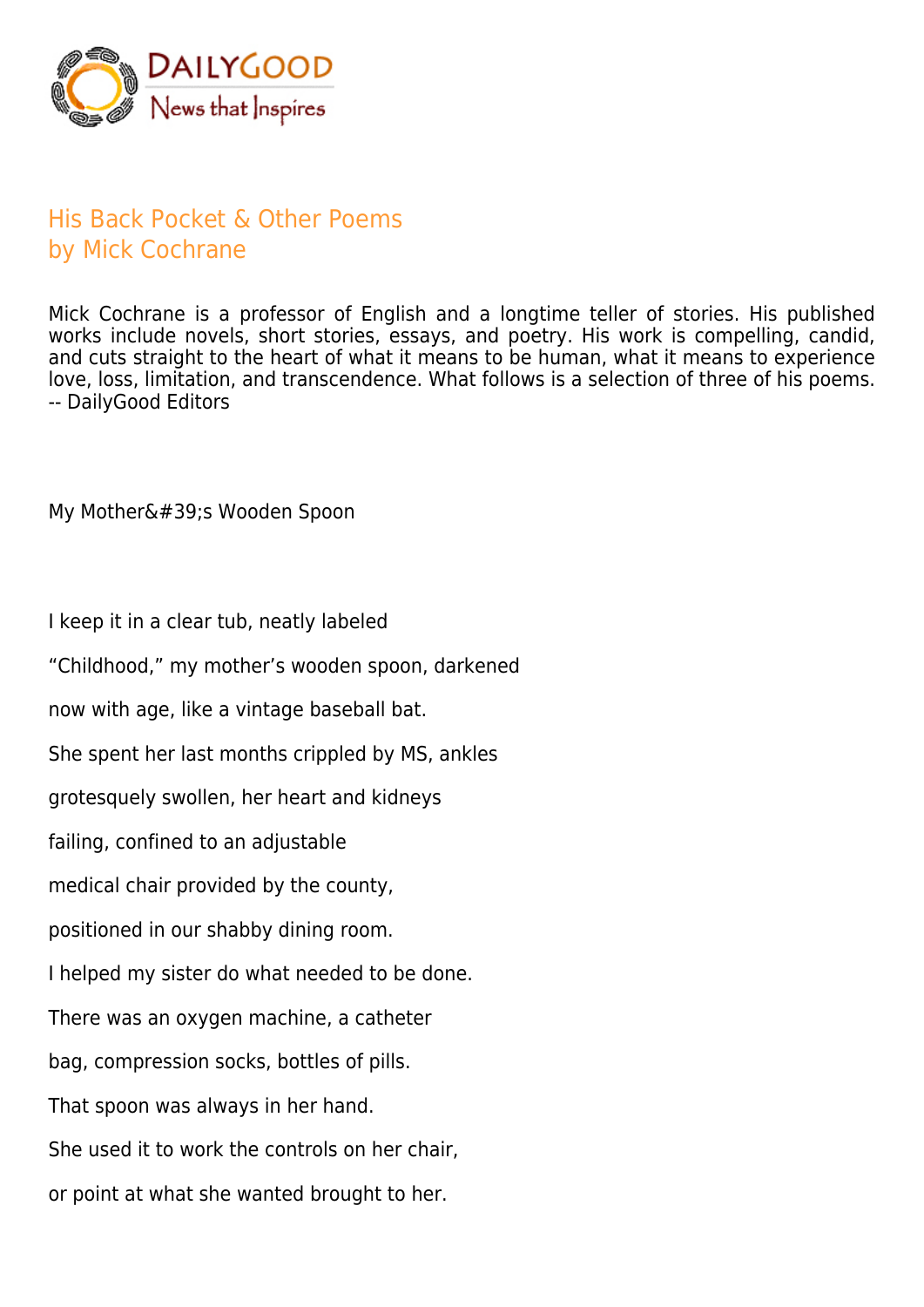When she needed us, she banged it on the arm of the chair. I could hear it, even in my bedroom, writing an essay, listening to music, trying to forget who and where I was, and I didn't always come right away. When my sister tried to read to her some lines from Khalil Gibran, parents and children, archers and arrows, my mother pointed that spoon like a weapon, silenced what she didn't want to hear. On the night before she died, her brother sat at her side, flown in from Nashville because he had a feeling. Charlie leaned in to kiss her one last time and she touched him on the shoulder with that spoon, her hand a crippled claw now, something regal about her, clutching her battered wooden scepter. Someday my sons will have to take the lid off. What's this? they'll wonder. Who saves a wooden spoon? Keep or toss. They'll need to decide.

His Back Pocket for Dr. Joseph Leach, Minnesota Oncology

Don't worry he always says I've got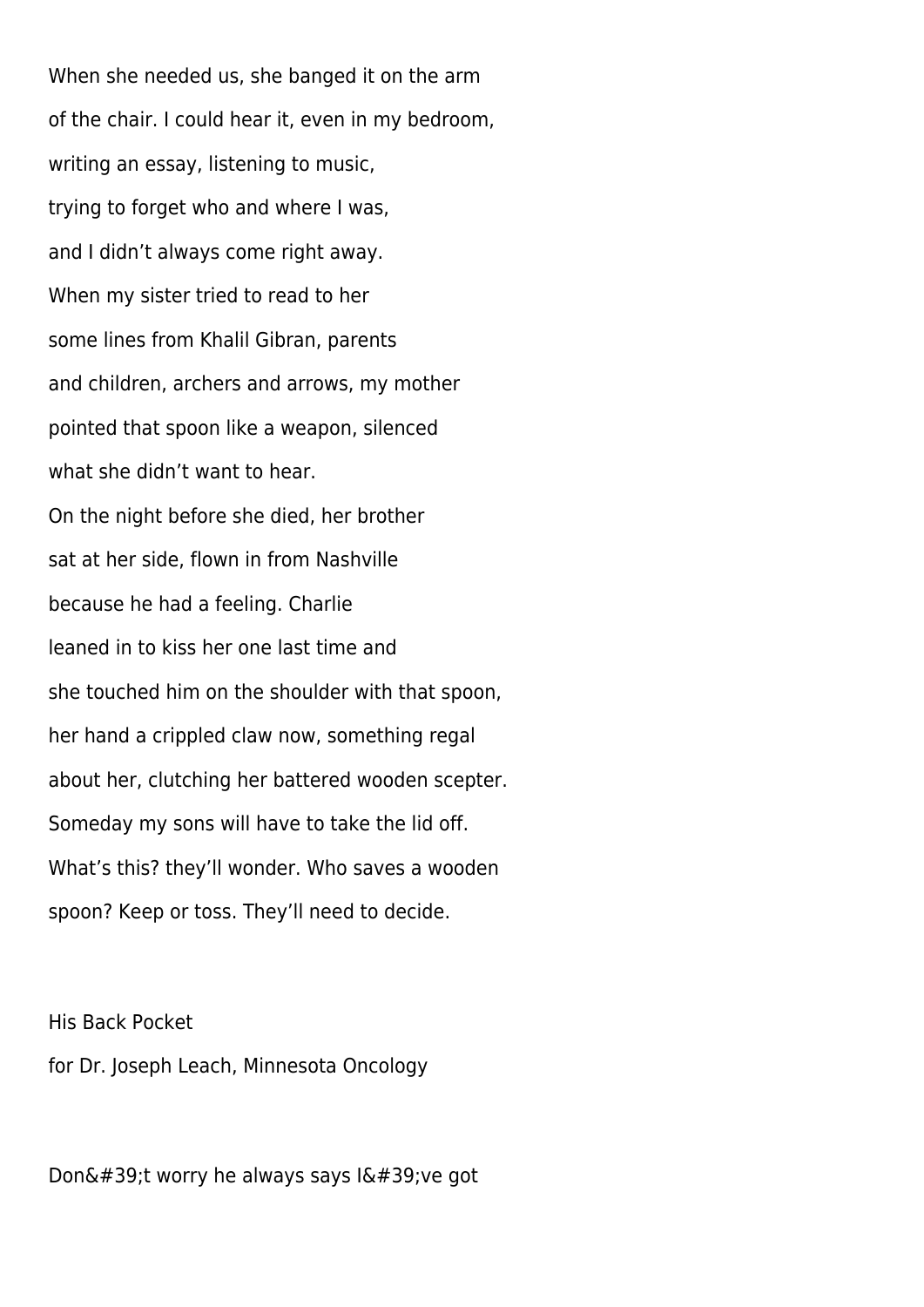something else in my back pocket

he $&$ #39;s got clinical trials he $&$ #39;s got

off-label he $'$ ; got stuff from Sloan

Kettering he $'$ ; got what Lance

Armstrong juiced his team with

he's got more milestones he tells you he $'$ ; got your twins $'$ ;

graduations he $'$ ; got some new theories his back pocket has

back pockets who's your tailor

you ask and he just laughs he has

your next birthday he's got Gamma

Knife and gene therapy and some

cocktail the Mayo Brothers don $\&\#39$ ;t

know about yet he $'$ ; such a modest

magician he $'$ ; got your trip

to California he $'$ ; got stories

about remission like you

wouldn't believe he's got something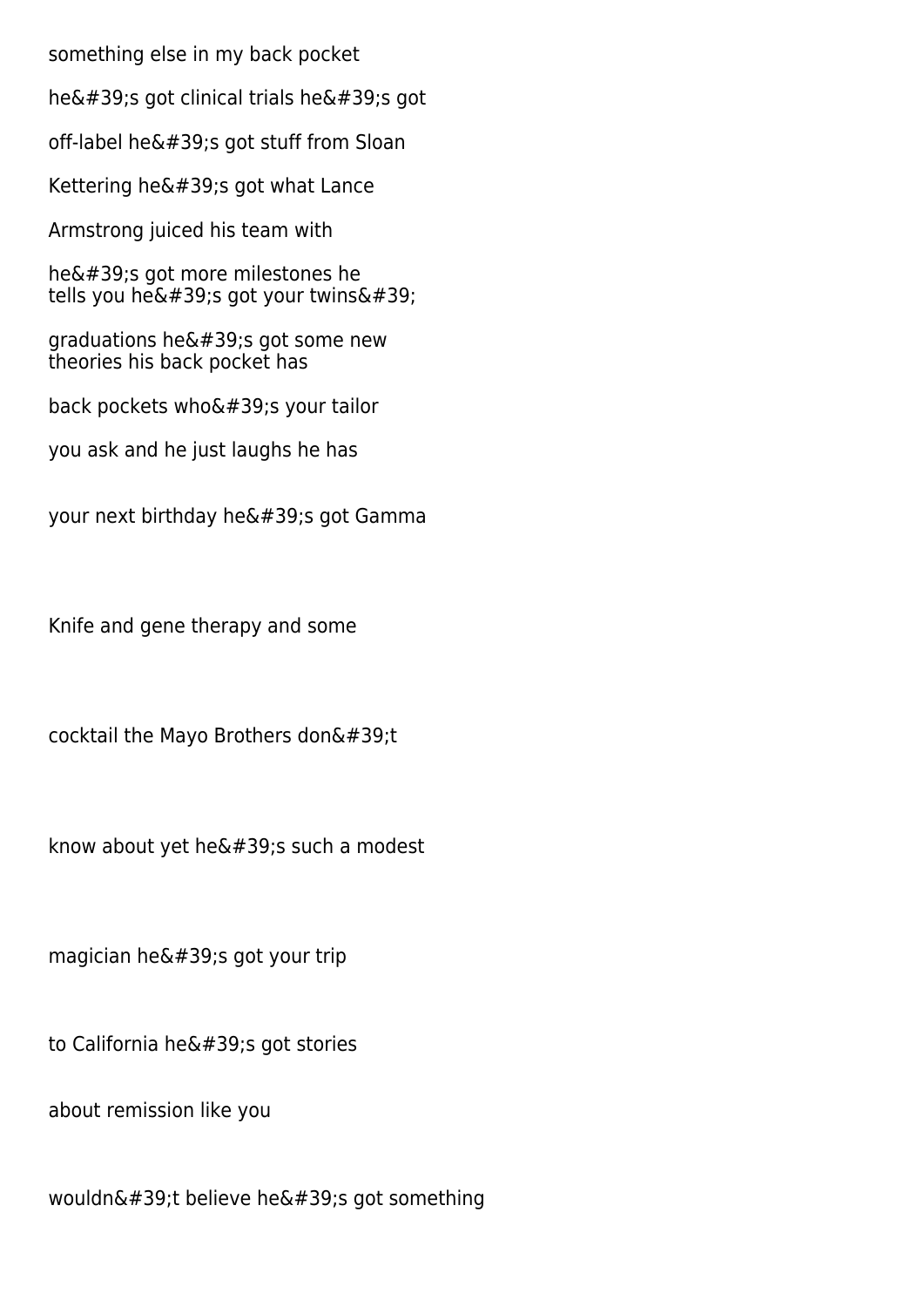for nausea and pain and numbness

and tingling in your extremities

but you both know there $'$ ;s always

a last thing even in the deepest

pocket "time is an ocean"

you know what he's got

to show you "but it ends at the shore"

not today but soon you can see its outlines

almost feel the weight of the last

thing he will produce from his back

pocket

In Zone Three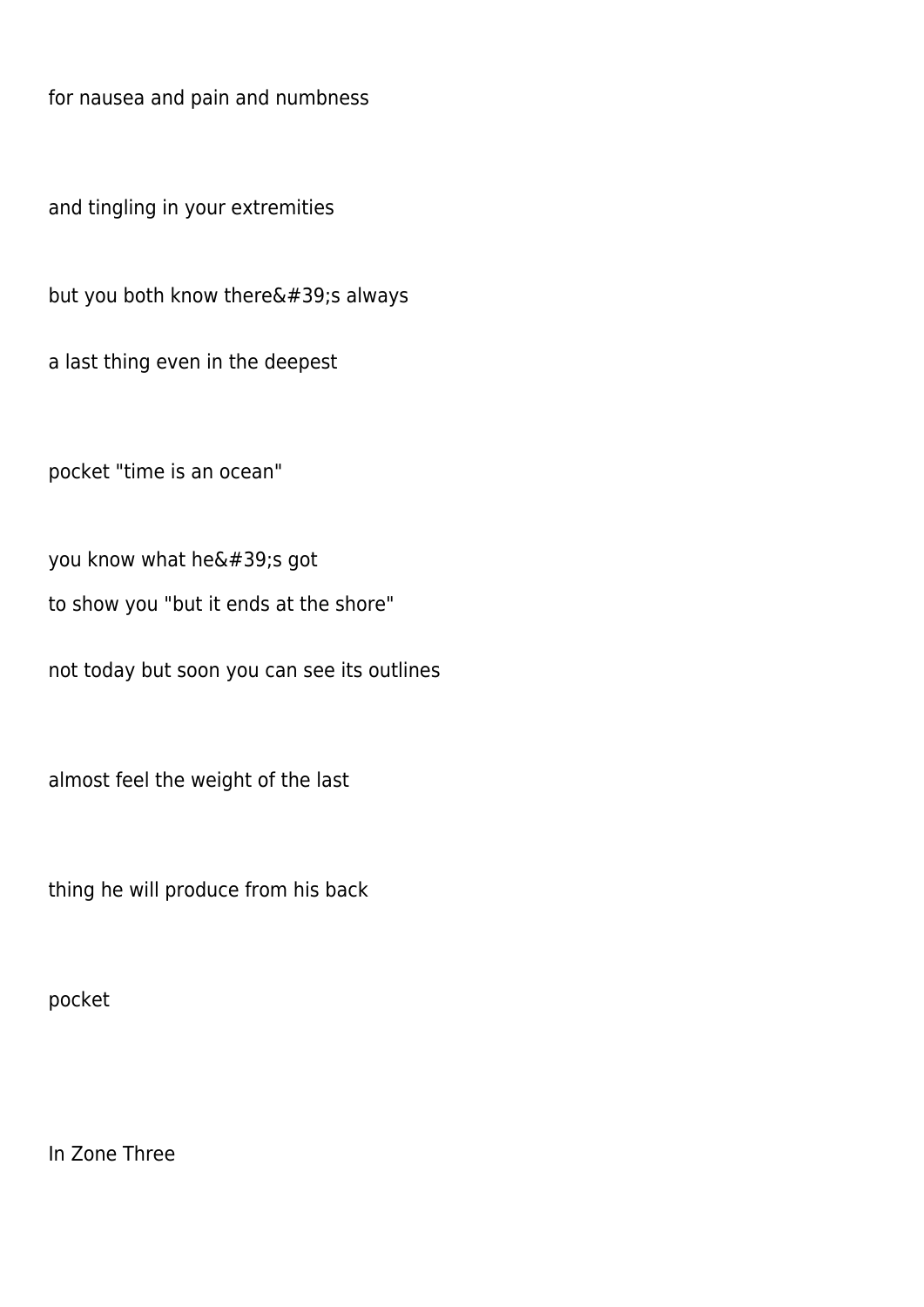no one thanks us for our service

we have accumulated no

points no perks we have no

right to upgrade no hope

of extra leg space or complimentary anything it doesn't matter what indignity

our poorly packed luggage suffers to make

it fit we are nobodies red-eyed

sleepless lumps of coffee fear

we wear cargo shorts and Crocs

we are the army of the un-

fashionable we are a-stylish we

take no selfies because we don $'$ ; want to know we are

flustered by TSA and pet